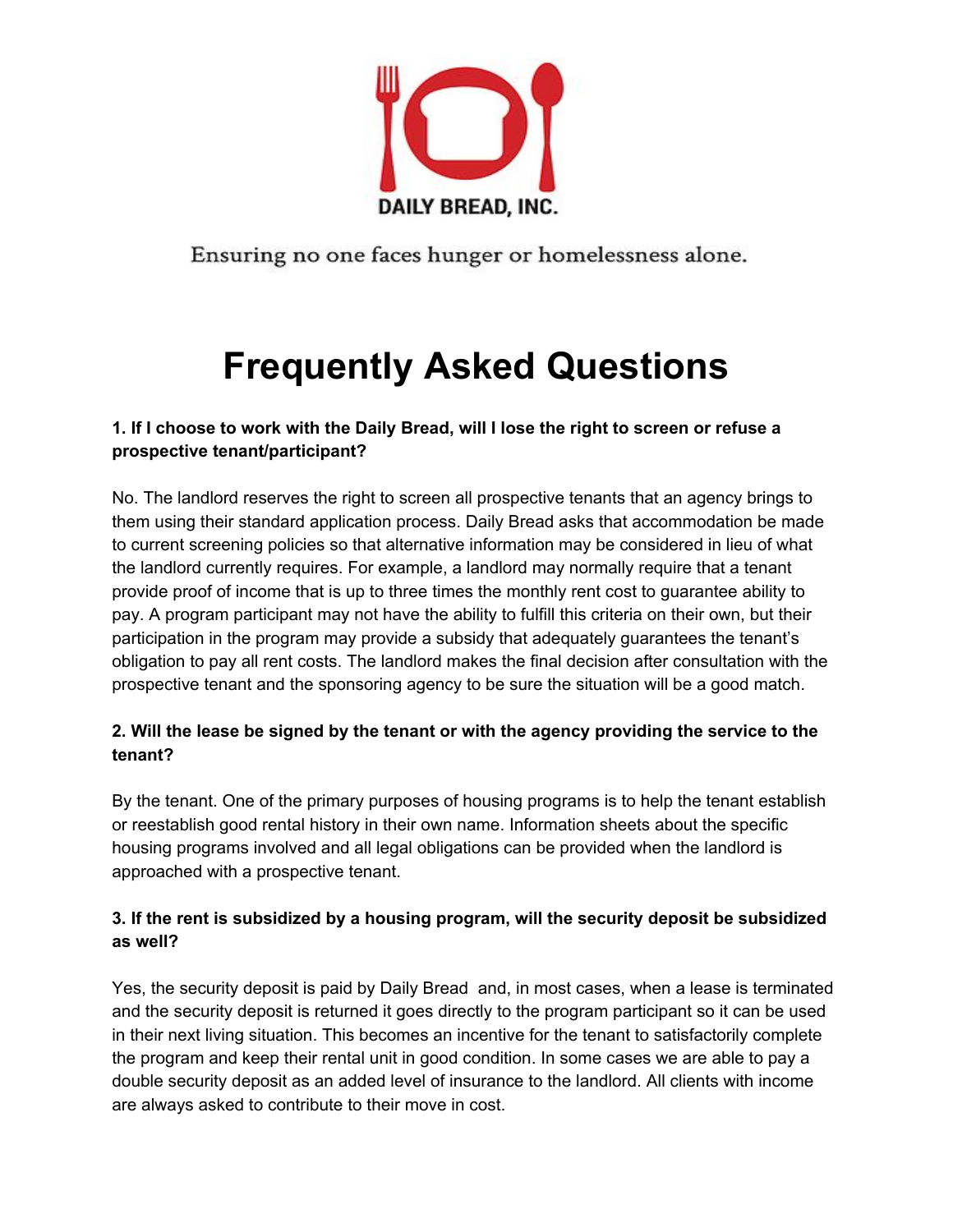#### **4. If the program participant has no income or loses their source of income while they are a tenant will the rent be fully subsidized?**

Yes for Permanent Supported Clients. Program participants pay 30% of their adjusted gross income for rent. If their income drops to zero so does their portion of the rent. Exceptions to this would be temporary loss of income (due to a reduction of work hours, etc.) in which case the program case manager would work with the participant to find alternative means to pay their rent obligation.

#### **5. Will there be a lot of paperwork or extra obligations on my part as the landlord?**

No. Additional paperwork is minimal and the sponsoring service agency can walk landlords through the process. Agencies provide information about how the program works and landlord obligations in writing at the start of the process.

#### **6. What about inspections?**

For Permanent Supported Clients all rental units are subject to a HUD Quality Standards (HQS) inspection before occupancy. The standards for this inspection are no more rigid than what is normally expected for a property according to local building codes. Guidelines for the inspection can be provided upon request. Inspections are completed annually after occupancy begins. For Rapid Rehousing no inspection is needed.

#### **7. Do all of the programs come with case management for the participant? Is it the same for every program or person?**

Yes, all of the programs involved with Daily Bread include case management to assist the program participant in maintaining their tenancy and developing their skills to be self-sufficient. Case management may be more intense at the beginning of occupancy to assist the participant in understanding all of their obligations and make crucial connections to community resources. Meetings may be weekly or even more often at the outset and over time may taper as the participant begins to gain skills. Landlords will be informed of anticipated and actual program completion dates (some programs may allow extensions of assistance if needed) and how that affects a participant's access to case management.

#### **8. If a tenant breaks the tenancy rules or I am concerned about a tenant's behavior should I go directly to the case manager to discuss the issue?**

The goal of all of the programs is to assist the program participant in developing the skills to maintain a tenancy on their own. Landlords should approach tenants about rules violations or concerning behavior as they would with any other tenant and make every effort to resolve the